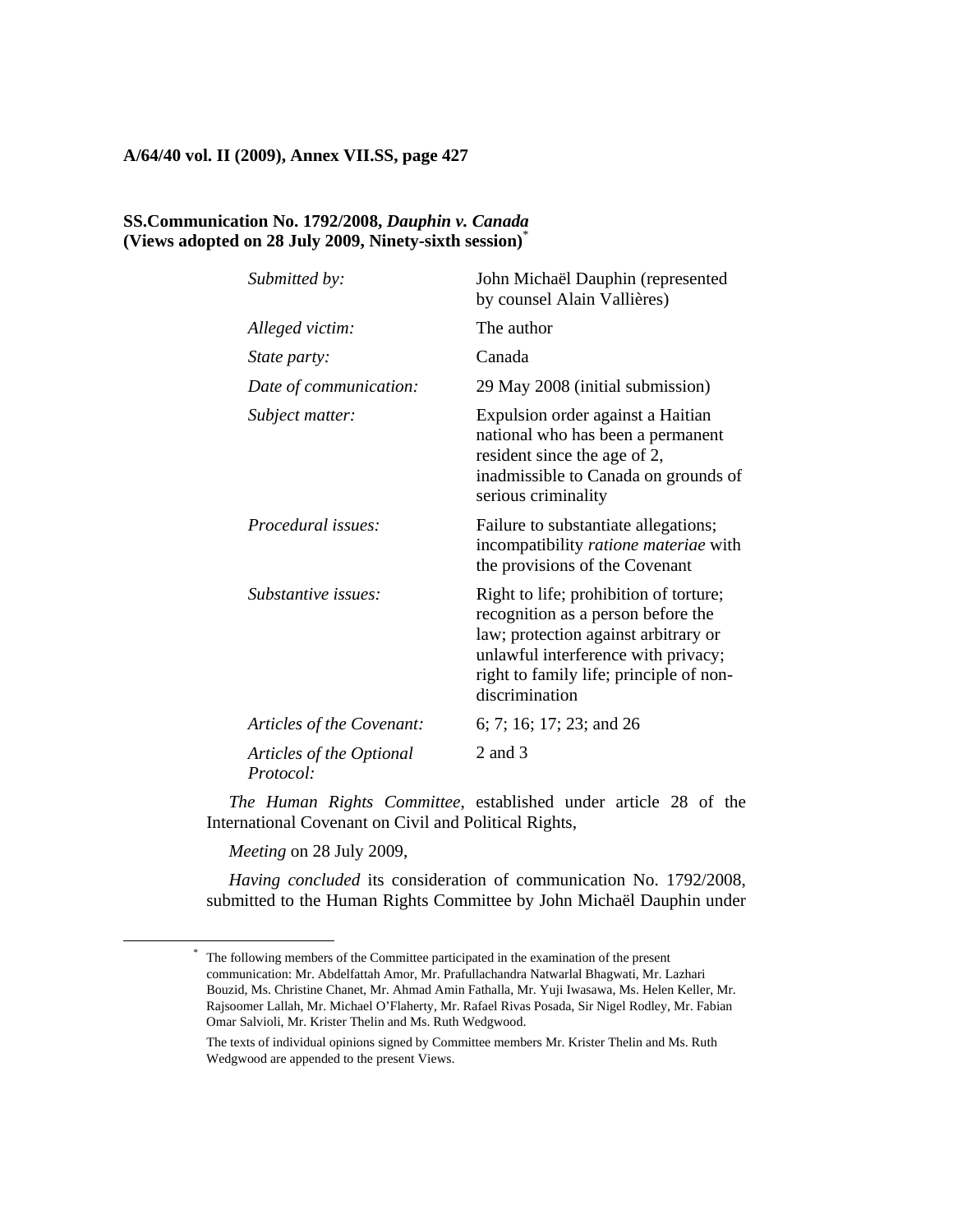the Optional Protocol to the International Covenant on Civil and Political Rights,

 *Having taken into account* all written information made available to it by the author of the communication, his counsel and the State party,

 *Adopts* the following:

# **Views under article 5, paragraph 4, of the Optional Protocol**

1.1 The author of the communication dated 29 May 2008 is John Michaël Dauphin, a Haitian citizen. He is currently residing in Canada and is due to be deported to Haiti, having been declared inadmissible to Canada after being sentenced to 33 months' imprisonment for robbery with violence. He claims that his deportation to Haiti would constitute a violation by Canada of articles 6, 7, 16, 23 and 26 of the International Covenant on Civil and Political Rights. The author is represented by counsel.

1.2 On 2 June 2008, in accordance with article 92 of the Committee's rules of procedure, the Special Rapporteur on New Communications and Interim Measures requested the State party not to deport the author while his case was under examination by the Committee. On 28 July 2008, 2 October 2008 and 17 March 2009, following requests made by the State party, the Special Rapporteur refused to lift the interim measures.

1.3 On 28 July 2008, the Special Rapporteur on New Communications and Interim Measures decided not to separate consideration of the admissibility and the merits of the communication.

1.4 On 22 October 2008, counsel for the author informed the Committee that, during proceedings to review the grounds for detaining the author, the State party had considered whether the interim measures ordered by the Committee should be observed. On 23 October 2008, this information was transmitted to the State party, with a reminder of its obligations under rule 97 of the rules of procedure.

#### **The facts as submitted by the author**

2.1 The author, born in 1987, is from Haiti and is the oldest in a family of four children. He lived in Haiti for the first two years of his life, then in Canada, where he was educated. Not long after turning 18 years of age, he was sentenced to 33 months' imprisonment for robbery with violence. While serving his sentence, he discovered that he was not a Canadian citizen, as his parents had never completed the process for obtaining citizenship in his case, although all the other members of his family had become Canadian citizens.

2.2 While he was in prison, the Canadian authorities initiated proceedings to deport him from Canada on the grounds of his criminal conviction, in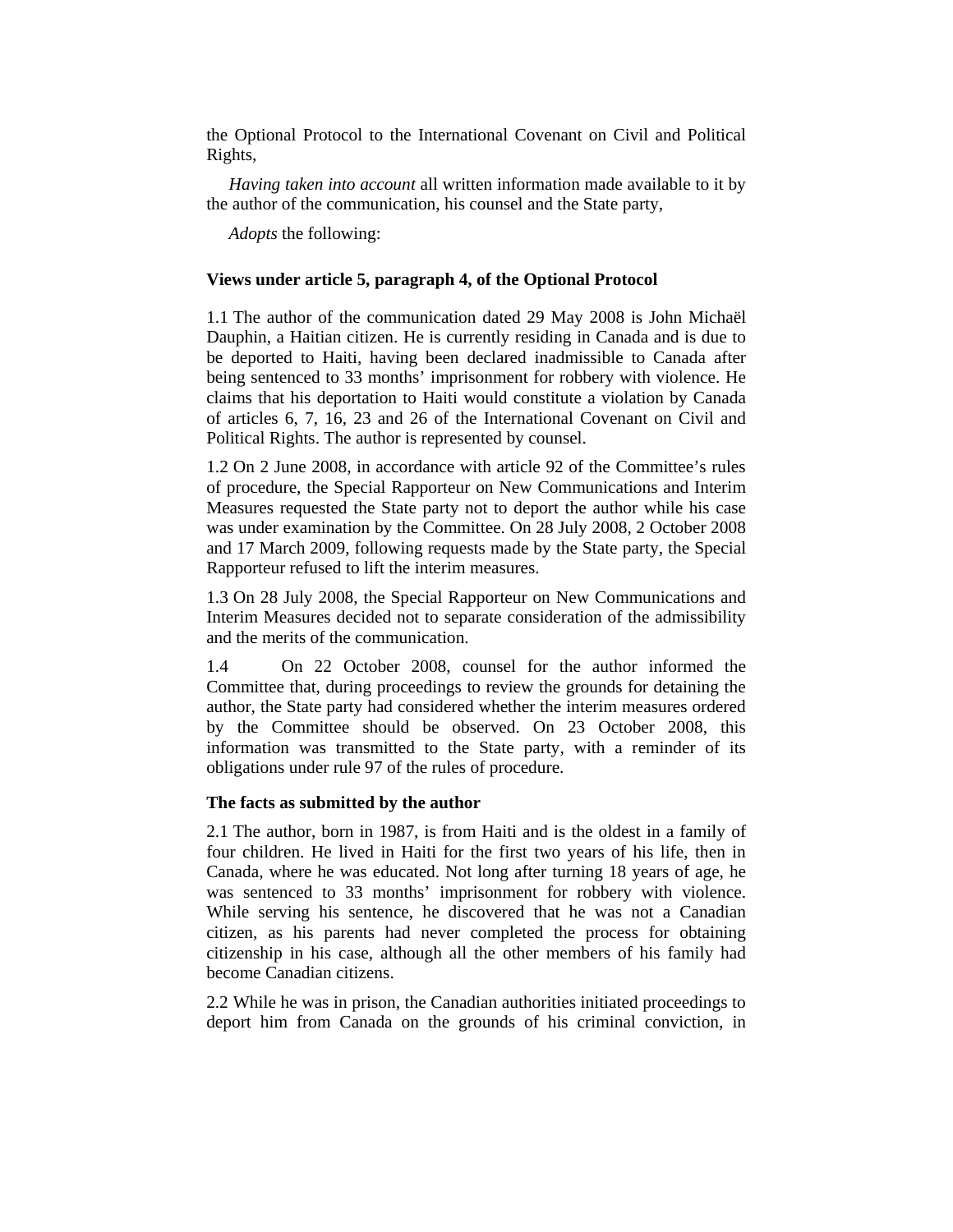accordance with the Immigration and Refugee Protection Act.<sup>1</sup> On 5 November 2007, the Immigration Division of the Immigration and Refugee Board held an admissibility hearing. The author claims that he attempted, unsuccessfully, to prove to the Division that he had no links with Haiti and that, being Canadian citizens, his family were all in Canada. The Immigration Division allegedly refused to examine any information on that subject, as it deemed such information irrelevant in the light of the restrictions imposed under the Act.

2.3 The author appealed to the Immigration Appeal Division, which, on 18 March 2008, found that it did not have jurisdiction. The author applied for review of this decision and submitted an application for suspension of deportation to the Appeal Division of the Federal Court, which rejected his application on 10 June 2008. At the same time, the author appealed the Immigration Division's decision before the Federal Court, which rejected his application on 22 April 2008.

2.4 The State party then suggested that the author should apply for a preremoval risk assessment (PRRA). On 9 May 2008, the Canadian authorities rejected his application on the ground that he faced no risk in the event of his return to Haiti. The author points out that this decision was taken within one month, whereas it is usually necessary to wait one year for such a decision. The author applied to the Federal Court to review the decision, but his application was rejected on 2 June 2008.

# **The complaint**

3.1 The author claims that his deportation to Haiti would endanger his life and physical integrity, which would constitute a violation by Canada of articles  $6<sup>2</sup>$  and 7 of the Covenant. He alleges that the Canadian authorities are aware of this risk, as there is a moratorium preventing people being deported to Haiti. He claims that any person there may be killed, kidnapped or ill-treated, and that the Haitian authorities would be unable to protect him. Furthermore, the author emphasizes that the protection of life and physical integrity are absolute rights which cannot be set aside, even for criminals.

3.2 The author argues that the State party would violate article 16 if he were deported, as he would be prevented from stating his case against his removal to Haiti. The author claims that the powers of the Immigration Division are limited by law, so that the official making the pre-removal risk assessment

<sup>&</sup>lt;u>1</u>  $1$  Article 36 (1) (a) of the Immigration and Refugee Protection Act, S.C., 2001, c. 27, provides as follows: "A permanent resident or a foreign national is inadmissible on grounds of serious criminality for (a) having been convicted in Canada of an offence under an Act of Parliament punishable by a maximum term of imprisonment of at least 10 years, or of an offence under an Act of Parliament for which a term of imprisonment of more than six months has been imposed."

<sup>&</sup>lt;sup>2</sup> See, for example, communications No. 469/1991, *Charles Chitat Ng v. Canada*, Views adopted on 5 November 1993, paragraph 15.6; and No. 470/1991, *Joseph Kindler v. Canada*, Views adopted on 30 July 1993, paragraph 14.6.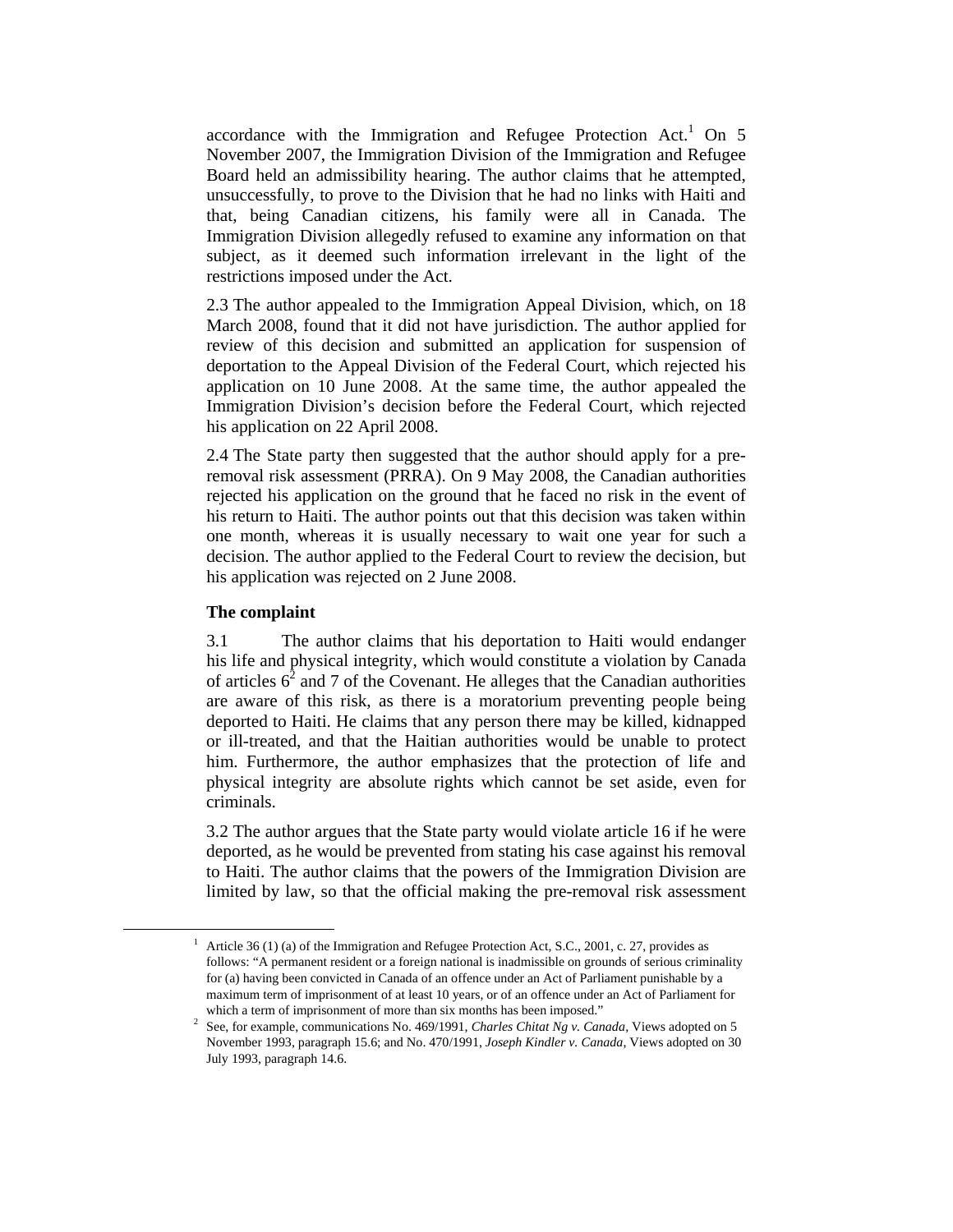has a particularly important role. The author maintains that the assessment did not take into account his personal circumstances and that this amounts to a denial of his legal personality. The author adds that the failure to examine his personal circumstances prevents him from receiving a sentence proportional to his crime. The Canadian system allegedly does not take into account the relationship between the act and the punishment, as any person sentenced to two or more years in prison will be liable to deportation, without the possibility of defence and without any examination of his or her personal circumstances.

3.3 The author submits that his removal would prevent him from maintaining links with his family and would constitute a violation of article  $23<sup>3</sup>$  Prior to his arrest, he was living with his family in Canada and had no family links to Haiti, where he had spent no more than his first two years. In addition, he claims to have been, since 2001, in a stable relationship with his girlfriend, whom he met at school.

3.4 The author claims that there has been discrimination in his case, in violation of article 26. He belongs to a particular group of foreign nationals living in Canada to which the State party denies any possibility of a fair trial.<sup>4</sup> He claims that, if one of the aims of the Immigration and Refugee Protection Act is to protect Canadian residents, it is doubtful whether the automatic deportation of any person who has been sentenced to two years in prison achieves that aim. Dangerous criminals with the means to pay for talented lawyers may be sentenced to less than two years' imprisonment, whereas a person of modest income who has no lawyer may be sentenced to two years or more and deported. Furthermore, the author argues that, of all the foreign nationals living in Canada, only those sentenced to two years' imprisonment or more are denied access to judicial procedures for the assessment of their personal circumstances, subjected to double punishment with no possibility of review and removed from the country without having access to genuine judicial proceedings.<sup>5</sup>

# **State party's observations on admissibility and the merits**

4.1 On 18 July 2008, the State party transmitted its observations on the admissibility of the communication and a request for the Committee to lift the interim measures.

4.2 The State party submits that the communication is based on mere suppositions and fails to advance prima facie evidence of a violation of the Covenant. In particular, it notes that all of the author's allegations have been

 <sup>3</sup> <sup>3</sup> See communication No. 1272/2004, *Fatima Benali v. Netherlands*, Views adopted on 23 July 2004, para. 6.3. 4

The author cites the case law relative to article 15 of the Canadian Charter of Rights and Freedoms*.*

<sup>&</sup>lt;sup>5</sup> The author compares the legal situation in Canada to six European countries: Belgium, Denmark, Germany, Italy, Portugal and the United Kingdom. He concludes that a criminal conviction can lead to a removal order being issued where the existence of a threat to public order has been established by examination of the specific case.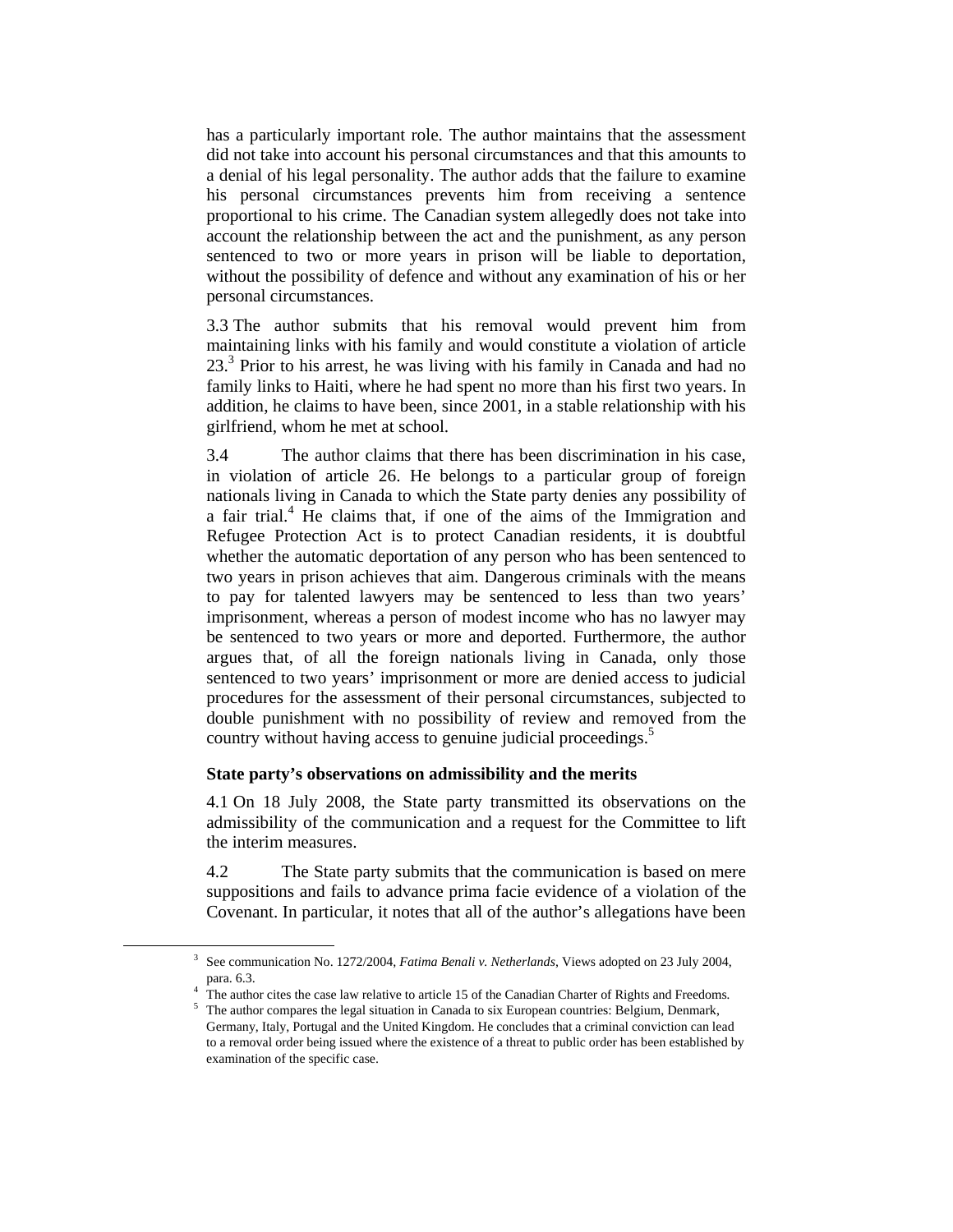examined in depth by the national authorities, which concluded that they were unfounded. In the absence of proof of a manifest error, abuse of process, bad faith, obvious bias or serious irregularities in the process, the Committee should not substitute its own findings of fact for those of the Canadian authorities. It is for the courts of States parties to evaluate the facts and evidence in particular cases. The State party maintains that the communication should be found inadmissible under article 2 of the Optional Protocol for failure to substantiate claims. It adds that the communication is incompatible with the Covenant with regard to the alleged violation of articles 16, 23 and 26 and that these parts of the communication should therefore be found inadmissible *ratione materiae* under article 3 of the Optional Protocol.

4.3 The State party recalls the facts as submitted by the author and emphasizes that, on 18 July 2006, the author was sentenced to four years' imprisonment, reduced to 33 months to take account of the time spent in detention, for robbery with violence or threatened violence against seven individuals, one of whom sustained serious injuries. On 12 December 2006, after having examined the author's case file, the Canada Border Services Agency recommended that he be deported from Canada.<sup>6</sup> This recommendation was confirmed on 27 April 2007 by a representative of the Minister of Citizenship and Immigration. On 5 November 2007, after having heard the author and his counsel, the Immigration Division of the Immigration and Refugee Board determined that all the conditions for "inadmissibility to Canada on grounds of serious criminality" had been met, i.e. that the author was not a Canadian citizen and had been sentenced to a prison term longer than six months.<sup>7</sup> At the hearing, the author stated that the official from the Canada Border Services Agency had not met him in person, that the Immigration Division was not an independent court and that the procedure for removal provided for in the Immigration and Refugee Protection Act was unconstitutional. On 12 March 2008, the author's appeal to the Immigration Appeal Division was rejected on the grounds of lack of jurisdiction under the Immigration and Refugee Protection Act, which provides that a person found inadmissible for serious criminality cannot lodge an appeal. On 21 April and 10 June 2008, the Federal Court rejected the two applications for judicial review of the Immigration Division and the Immigration Appeal Division decisions.

4.4 The author's application for pre-removal risk assessment was denied on 9 May 2008 on the grounds that he was not personally targeted or particularly at risk of kidnapping and that the risk in question was a general one which affects the entire Haitian population. On 2 June 2008, the Federal

 $\overline{6}$ Article 36 of the Immigration and Refugee Protection Act (note 1 above).

 $7$  The State party notes that the procedure for deporting foreign nationals for serious criminality has been challenged on a number of occasions and has always been upheld by the national courts. See, for example, *Powell v. Canada* [2005] FCA No. 929 (FCA); *Ramnanan v. Canada* [2008] FCA No. 543 (FC).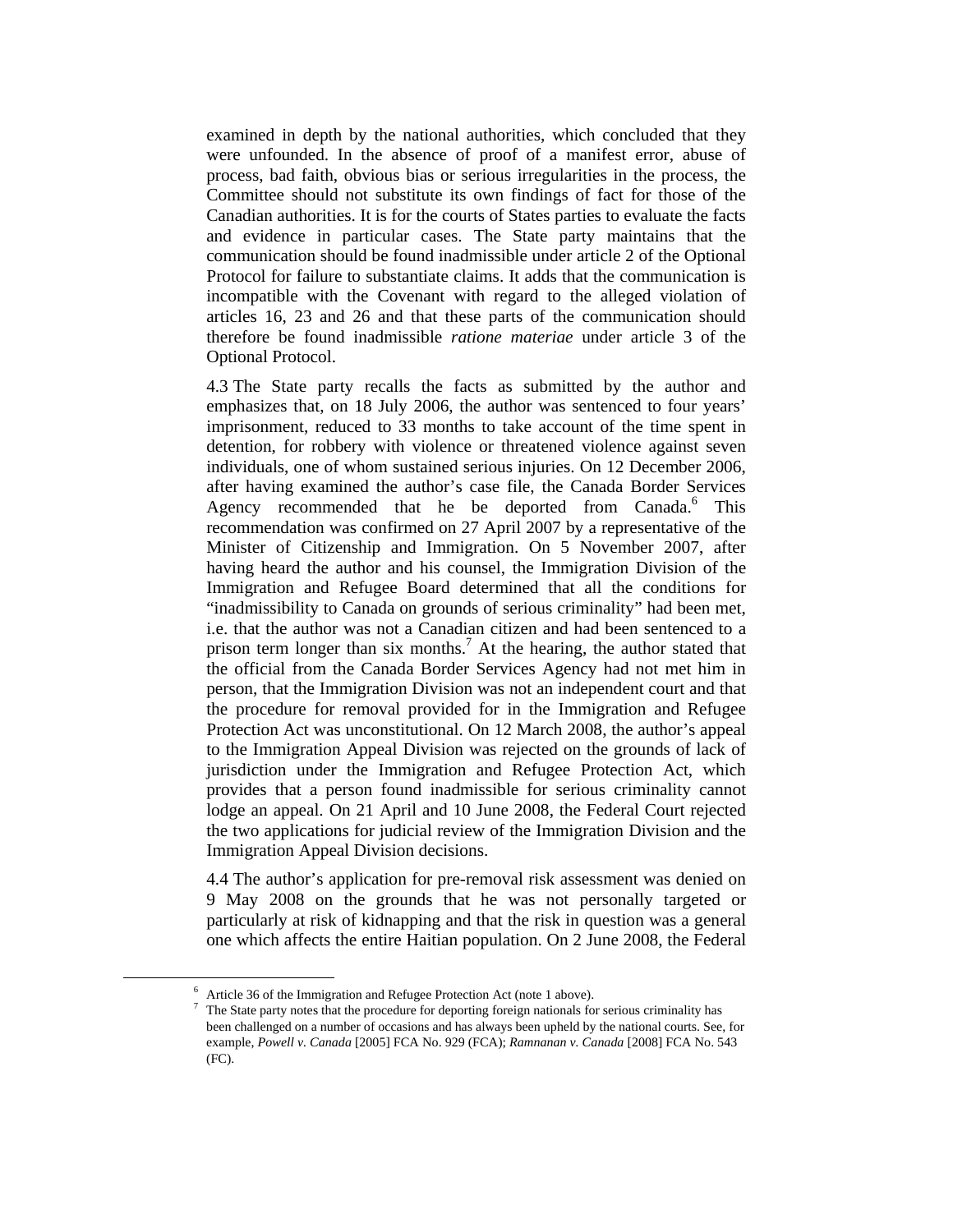Court rejected the application to stay his deportation. On 24 July 2008, the Federal Court rejected his application for leave and for judicial review of the rejection of his application for a pre-removal risk assessment.

4.5 With regard to the alleged violation of articles 6 and 7, the State party maintains that the risk alleged by the author is of a general nature and that he did not claim to belong to a category of persons particularly at risk of kidnapping or being personally targeted. The author has provided no evidence of his alleged risk of death, kidnapping or ill-treatment, or of the inability of the authorities to protect him. The State party points out that the stay of deportation to Haiti mentioned by the author and adopted by Canada in February 2004 for humanitarian reasons should not be interpreted as an admission by Canada of the alleged risks to the author. The stay is a voluntary measure that goes beyond international obligations under the Covenant. Under paragraph 230 (3) (c) of the Immigration and Refugee Protection Regulations, the stay does not apply to individuals who are inadmissible because they have committed criminal acts. The State party maintains that this part of the communication should be found inadmissible, as the author has not sufficiently substantiated his claims.

4.6 As to the alleged violation of article 16, the State party claims inadmissibility *ratione materiae*, since the Covenant does not guarantee the right to a hearing before a judge in immigration proceedings. It notes that article 16 protects the right to recognition as a person before the law and not the right to bring legal proceedings.<sup>8</sup> The State party maintains that this part is manifestly without merit.

4.7 With respect to article 23, the State party submits that the allegation is inadmissible *ratione materiae*, as article 23 does not guarantee the right to family. In the alternative, it submits that the author's mere claim that he has family in Canada and not in Haiti is not sufficient to substantiate admissibility and cannot prevent his deportation. Furthermore, the State party emphasizes that, even if the author has not invoked article 17, his deportation would not constitute unlawful or arbitrary interference with his privacy, his family or his home, since it was ordered in accordance with the law and the domestic remedies took into account relevant factors, including the fact that the author's family lives in Canada. Moreover, the State party submits that the communication in this case cannot be compared with the *Winata v. Australia* case,<sup>9</sup> or with the *Canepa v. Canada* case,<sup>10</sup> given that the author has neither a wife nor a child in Canada and there is no indication that his family is necessary to his rehabilitation. Furthermore, his deportation constitutes a reasonable measure in the circumstances, proportional to the gravity of the crimes that he has committed.

 <sup>8</sup> Nowak, Manfred, *UN Covenant on Civil and Political Rights*, second edition, Kehl am Rhein: Strasbourg, 2005, pp. 370–371: "Article 16 is limited exclusively to the capacity to be a person before the law and does not cover the capacity to act."<br>Communication No. 930/2000, *Winata v. Australia*, Views adopted on 11 May 2000, para. 7.3.

<sup>&</sup>lt;sup>10</sup> Communication No. 558/1993, *Giosue Canepa v. Canada*, Views adopted on 3 April 1997.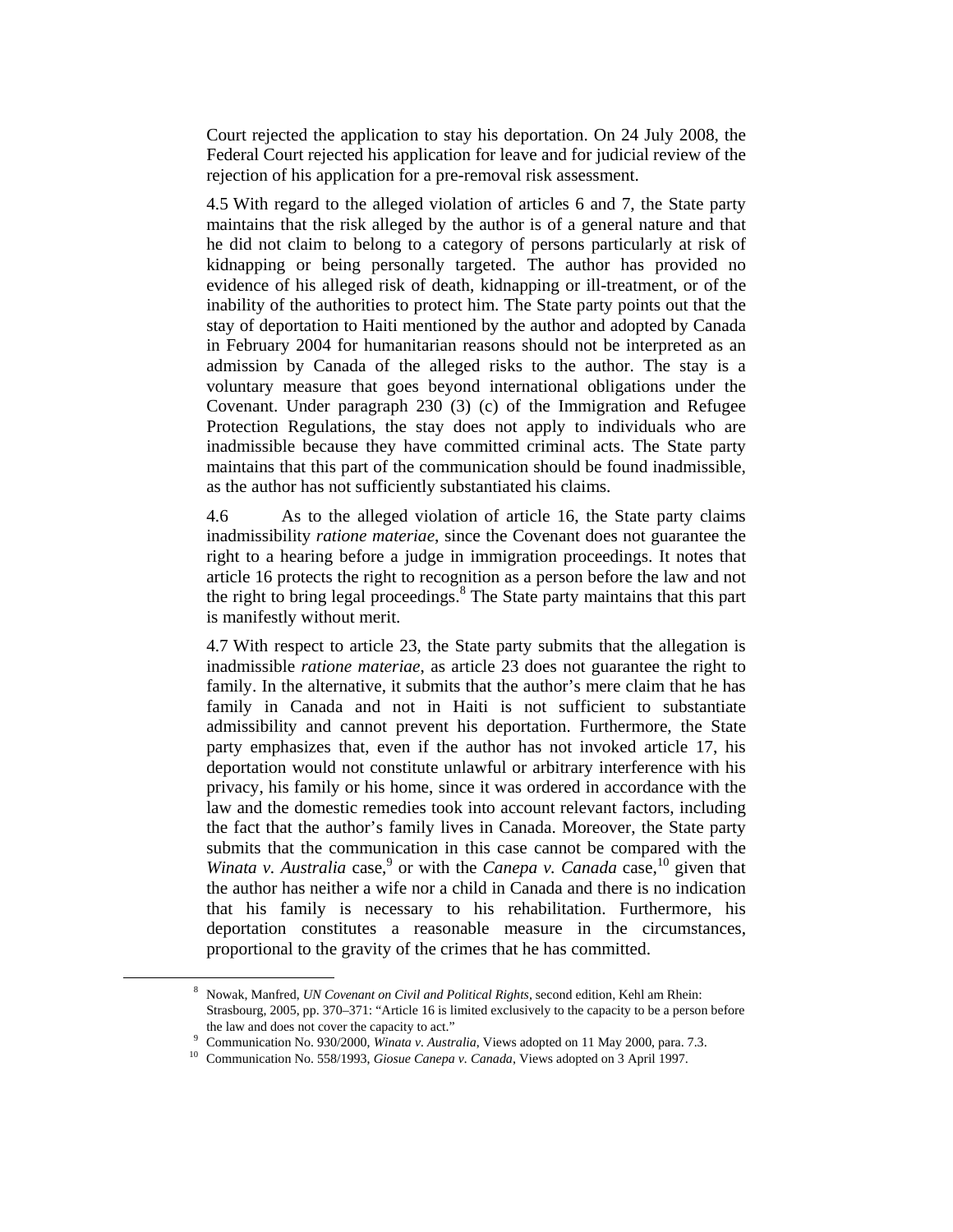4.8 With respect to article 26 of the Covenant, the State party submits that the author did not sufficiently substantiate, for the purposes of admissibility, his claim that the Immigration and Refugee Protection Act was discriminatory and had produced an unfair or inequitable outcome in his case. In these circumstances, the State party maintains that it could not be expected to speculate on the purport of the author's allegations, much less to refute any possible interpretations. The State party maintains that this part of the communication is incompatible with the Covenant and is therefore inadmissible *ratione materiae*.

4.9 Moreover, the State party submits that differential treatment of persons who have committed serious criminal acts is not prohibited under article 26. It is a universally recognized practice in respect of immigration, and foreign nationals who have committed serious crimes can legitimately be denied certain privileges that are afforded to other foreign nationals. Moreover, this criterion for differential treatment is both objective and reasonable, given that the author himself is responsible for his inclusion in the category of inadmissible persons.

4.10 On 1 October 2008, the State party gave its opinion on the merits of the communication and reiterated its request that interim measures be lifted, citing inter alia a statement by the Senior Protection Officer at the Office of the United Nations High Commissioner for Refugees (UNHCR) in Haiti to the effect that there is no apparent reason to continue to call for the non-refoulement of Haitian nationals. Furthermore, the State party submits that deportation would not cause irreparable damage under rule 92 of the Committee's rules of procedure because it could be reversed: the author could be granted leave to return if the Committee concluded that articles 17 and/or 23 had been violated.

4.11 The State party submits, as a subsidiary argument to its observations on admissibility and on the same grounds, that the communication should be found inadmissible on the merits as it fails to demonstrate any violation of articles 6, 7, 16, 23 or 26.

5. On 2 October 2008 and 9 February, 17 March and 19 May 2009, the Committee asked the author to submit comments on the State party's observations on admissibility and the merits, but has received no response.

# **State party's additional observations**

6. On 30 January 2009, the State party submitted additional observations on admissibility and the merits, clarifying its observations on article 23. It recalls that, in the Committee's jurisprudence, deporting a person with family on the State party's territory does not of itself constitute arbitrary interference with his or her family.<sup>11</sup> It points out that the author has neither

 <sup>11</sup> See, for example, communications No. 1222/2003, *Byahuranga v. Denmark*, Views adopted on 1 November 2004; No. 893/1999, *Sahid v. New Zealand*, Views adopted on 28 March 2003, paragraph 8.2; No. 1011/2001, *Madafferi v. Australia*, Views adopted on 26 July 2004.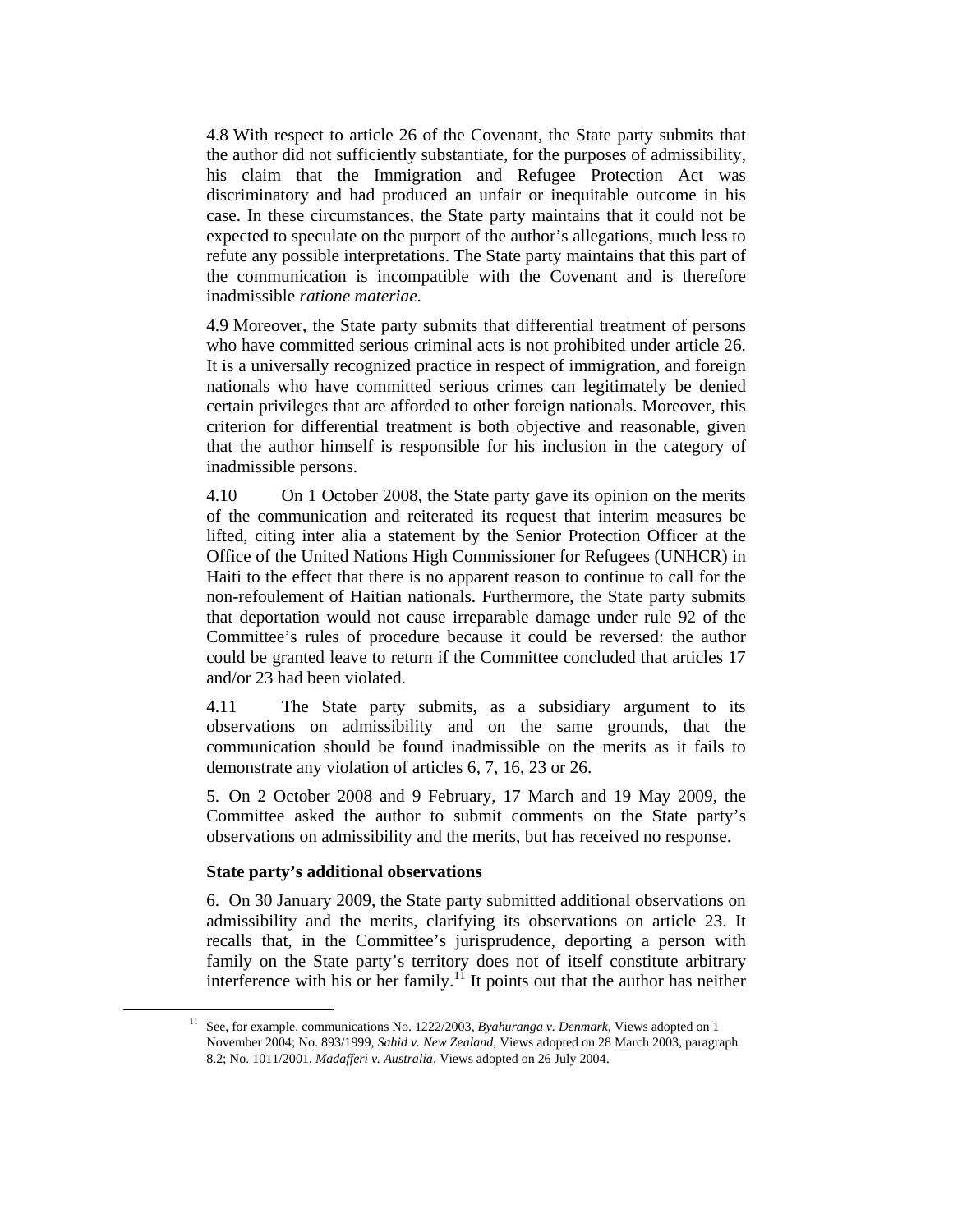children nor a wife in Canada, that he has no dependants and is himself not dependent on his family's help. The State party notes that the author lived for the most part in youth centres and foster homes from the age of 13 and received no help from his family when he turned to a life of crime and drug abuse; there was no indication that his family was necessary to his rehabilitation, nor was there any evidence of the existence of close links between the author and his family. The State party points out that the fact that the author has spent most of his life in Canada is not in itself an exceptional circumstance from the standpoint of article 17 or article 23. The State party argues that, even if the author's deportation constituted interference with his family, it would be reasonable in the circumstances and proportional to the seriousness of his crimes.

#### **Issues and proceedings before the Committee**

#### *Consideration of admissibility*

7.1 Before considering any claim contained in a communication, the Human Rights Committee must decide, in accordance with article 93 of its rules of procedure, whether the communication is admissible under the Optional Protocol to the Covenant.

7.2 As required under article 5, paragraph 2 (a), of the Optional Protocol, the Committee has ascertained that the same matter is not being examined under another procedure of international investigation or settlement.

7.3 The Committee notes that it is not disputed that the author has exhausted all available domestic remedies and that the conditions laid down in article 5, paragraph 2 (b), of the Optional Protocol have therefore been met.

7.4 With respect to the alleged violation of articles 6 and 7 of the Covenant, the Committee must ascertain whether the conditions laid down in articles 2 and 3 of the Optional Protocol have been met. With respect to articles 6 and 7, on the basis of the information before it, the Committee cannot find that the author has substantiated, for the purposes of admissibility, his claim that his deportation to Haiti and separation from his family in Canada would place his life in danger (art. 6) or amount to cruel, inhuman or degrading treatment within the meaning of article 7. The Committee recalls that, in accordance with its practice,<sup>12</sup> the author must show that deportation to a third country would pose a personal, real and imminent threat of violation of articles 6 and 7. In his communication, the author simply states that "any person there [in Haiti] may be killed, kidnapped or ill-treated […] and that the Haitian authorities are not able to protect individuals, who are left to fend for themselves". The Committee notes the statement by the State party,

<sup>&</sup>lt;sup>12</sup> See, for example, communications No. 706/1996, *G.T. v. Australia*, paragraphs 8.4–8.6; No. 692/1996, *A.R.J. v. Australia*, paragraph 6.14; and general comment No. 31 (2004), *Official Records of the General Assembly, Fifty-ninth Session, Supplement No. 40* (A/59/40), vol. I, annex III, paragraph 12.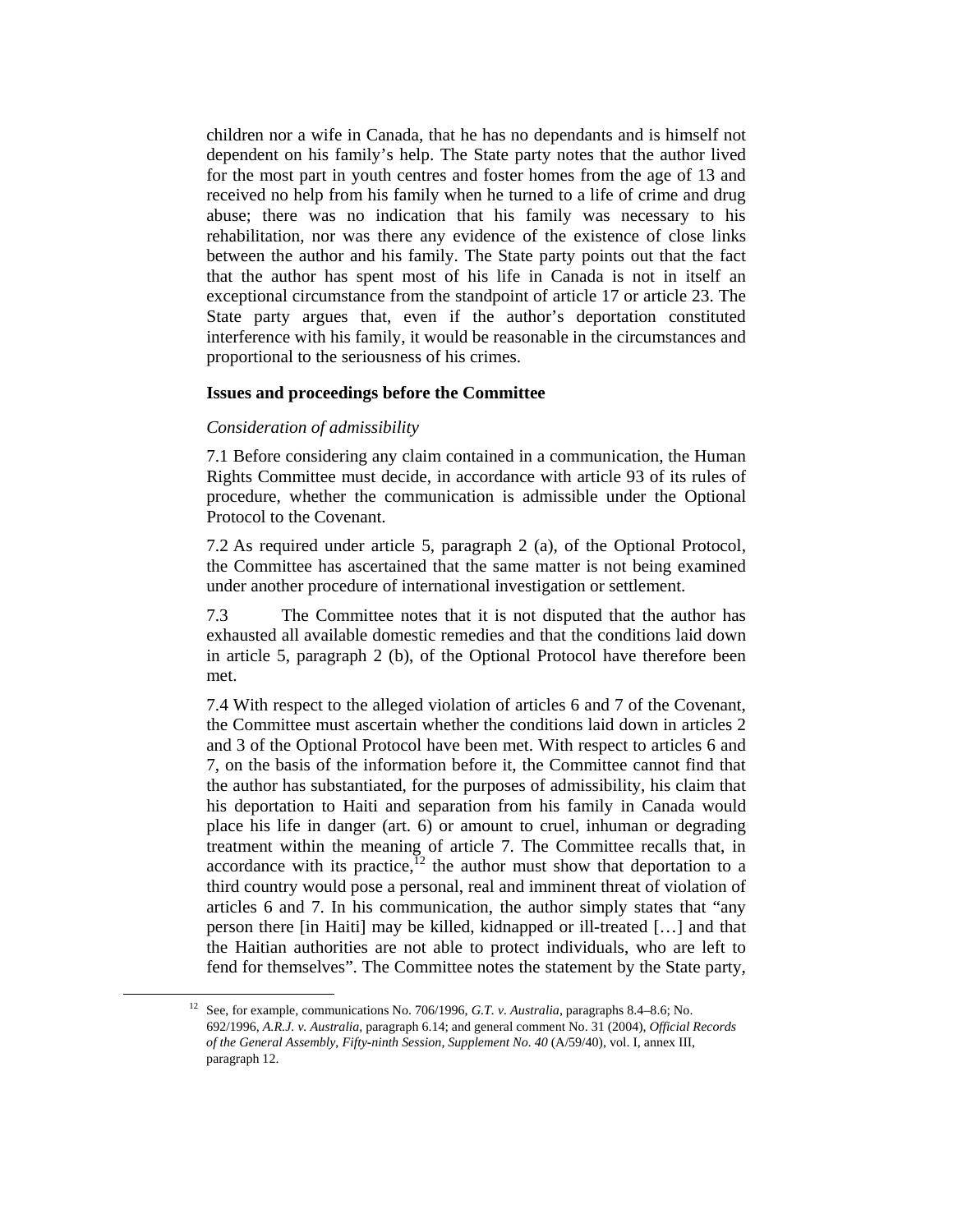citing the UNHCR office in Haiti, which contains the view that it is no longer necessary to extend the moratorium of February 2004 on the removal of Haitian nationals, which does not cover persons inadmissible for having committed crimes. The Committee recalls its jurisprudence that it is generally for the courts of States parties to the Covenant to evaluate facts and evidence in a particular case, unless it is found that the evaluation was clearly arbitrary or amounted to a denial of justice.<sup>13</sup> This jurisprudence has also been applied to expulsion procedures.<sup>14</sup> The Committee does not believe that the material before it shows that the proceedings before the authorities in the State party suffered from any such defects. The Committee accordingly considers that the author has failed to substantiate his claims under articles 6 and 7, for purposes of admissibility, and it concludes that this part of the communication is inadmissible under article 2 of the Optional Protocol.<sup>15</sup>

7.5 With regard to article 16, the Committee notes that the right to a hearing before a judge in a deportation case is not provided for by article 16, which covers only the right to recognition as a person before the law and is not applicable to the right to institute legal proceedings. The Committee therefore considers that this part of the communication is inadmissible under article 3 of the Optional Protocol and incompatible with the provisions of the Covenant.

7.6 With regard to the alleged violation of article 26, the Committee notes the author's argument that there has been discrimination in this case insofar as he belongs to the category of foreign offenders and has consequently been denied access to a judicial procedure for the assessment of his personal circumstances. The Committee recalls that differential treatment based on reasonable and objective criteria does not amount to discrimination as prohibited under article 26. In this case, the author has failed to substantiate, for the purposes of admissibility, his claim of discrimination and the Committee concludes that this part of the communication is inadmissible under article 2 of the Optional Protocol.

7.7 As to articles 17 and 23, the Committee notes the State party's arguments on article 17 and considers it appropriate to examine the communication in the light of this article as well. The Committee notes that the author spent only two years of his life in Haiti and the rest in Canada where his family still lives. It takes note of the State party's observation that the author has neither a wife nor children in Canada and that he is not financially dependent on his family. The Committee nevertheless recalls that, a priori, there is no indication that the author's situation is not covered

 <sup>13</sup> See, for example, communication No. 541/1993, *Errol Simms v. Jamaica*, decision adopted on 3 April

<sup>1995,</sup> paragraph 6.2. 14 See communication No. 1234/2003, *P.K. v. Canada*, decision adopted on 20 March 2007. 15 See, for example, communication No. 1315/2004, *Daljit Singh v. Canada*, inadmissibility decision adopted on 30 March 2006, paragraph 6.2.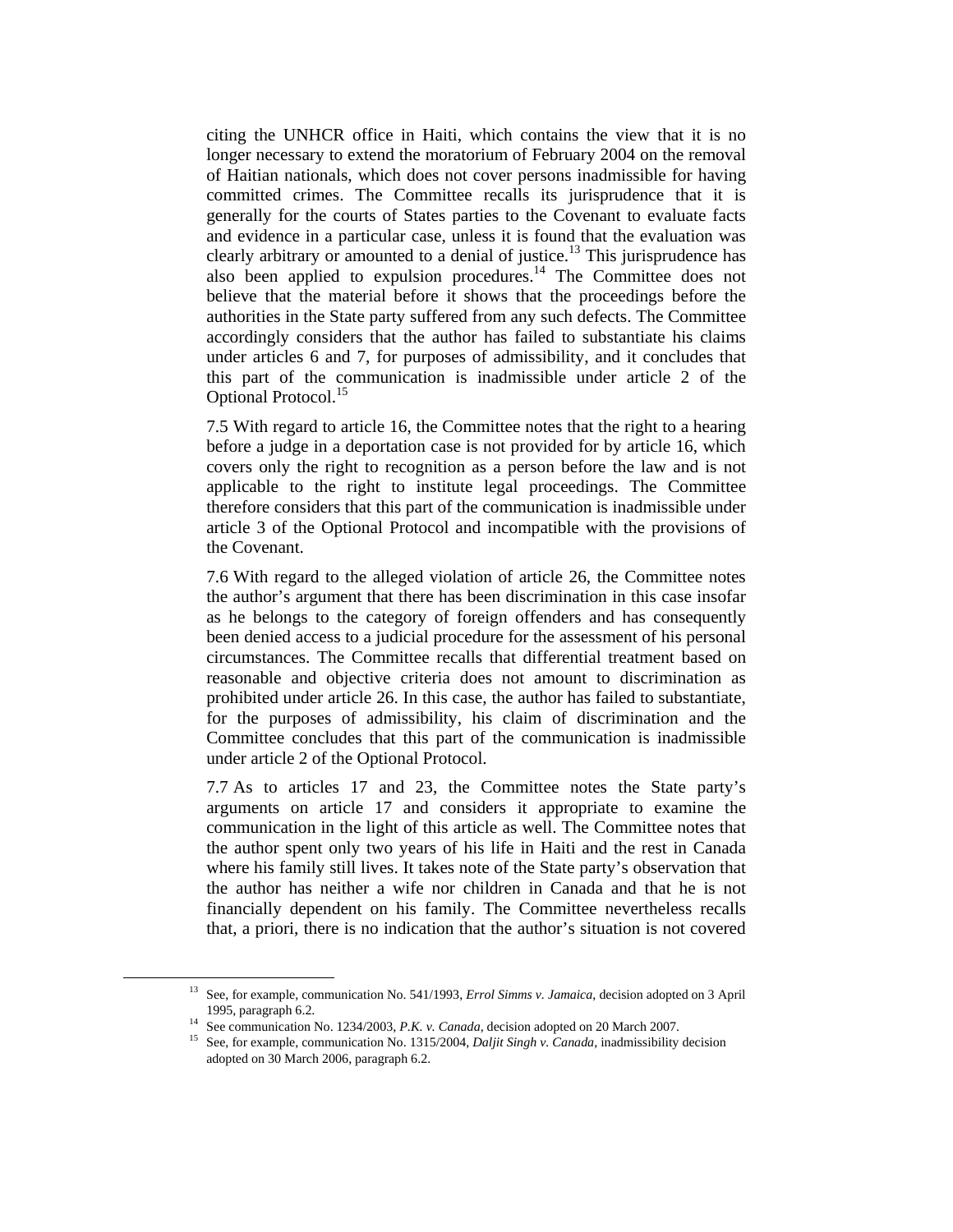by article 17 and article 23, paragraph 1, and thus concludes that the matter should be considered on the merits.

7.8 The Committee declares the communication admissible insofar as it appears to raise issues under articles 17 and 23, paragraph 1, of the Covenant, and proceeds to a consideration of the merits.

#### *Consideration of the merits*

8.1 As to the alleged violation under articles 17 and 23, paragraph 1, the Committee reiterates its jurisprudence that there may be cases in which a State party's refusal to allow one member of a family to remain in its territory would involve interference in that person's family life. However, the mere fact that certain members of the family are entitled to remain in the territory of a State party does not necessarily mean that requiring other members of the family to leave involves such interference.<sup>16</sup>

8.2 In this instance, the author has lived in the State party's territory since the age of two and was educated there. His parents and three brothers and sisters live in Canada and have Canadian nationality. The author is to be deported after having been sentenced to 33 months' imprisonment for robbery with violence. The Committee notes the author's claim that his entire family is in Canada, that he lived with his family before his arrest and that he has no family in Haiti. The Committee also notes the State party's arguments referring to a rather casual link between the author and his family, since he had lived mainly in youth centres and foster homes and received no help from his family when he turned to a life of crime and drug abuse.

8.3 The Committee recalls its general comments Nos. 16 (1988) and 19  $(1990)$ ,<sup>17</sup> whereby the concept of the family is to be interpreted broadly. In this case, it is not disputed that the author has no family in Haiti and that all his family live in the territory of the State party. Given that this is a young man who has not yet started a family of his own, the Committee considers that his parents, brothers and sisters constitute his family under the Covenant. It finds that the State party's decision to deport the author, who has spent all his life since his earliest years in the State party's territory, was unaware that he was not a Canadian national and has no family ties whatsoever in Haiti, constitutes interference in the author's family life. The Committee notes that it is not disputed that this interference had a legitimate purpose, namely the prevention of criminal offences. It must therefore

 <sup>16</sup> See, for example, communications No. 930/2000, *Winata v. Australia*, Views adopted on 26 July 2001, paragraph 7.1; No. 1011/2001, *Madafferi v. Australia*, Views adopted on 26 July 2004, paragraph 9.7; and No. 1222/2003, *Byahuranga v. Denmark*, Views adopted on 1 November 2004,

paragraph 11.5. 17 *Official Records of the General Assembly, Forty-third Session, Supplement No. 40* (A/43/40), annex VI para. 5; and Ibid., *Forty–fifth Session, Supplement No. 40* (A/45/40), vol. I, annex VI, sect. B, paragraph 2.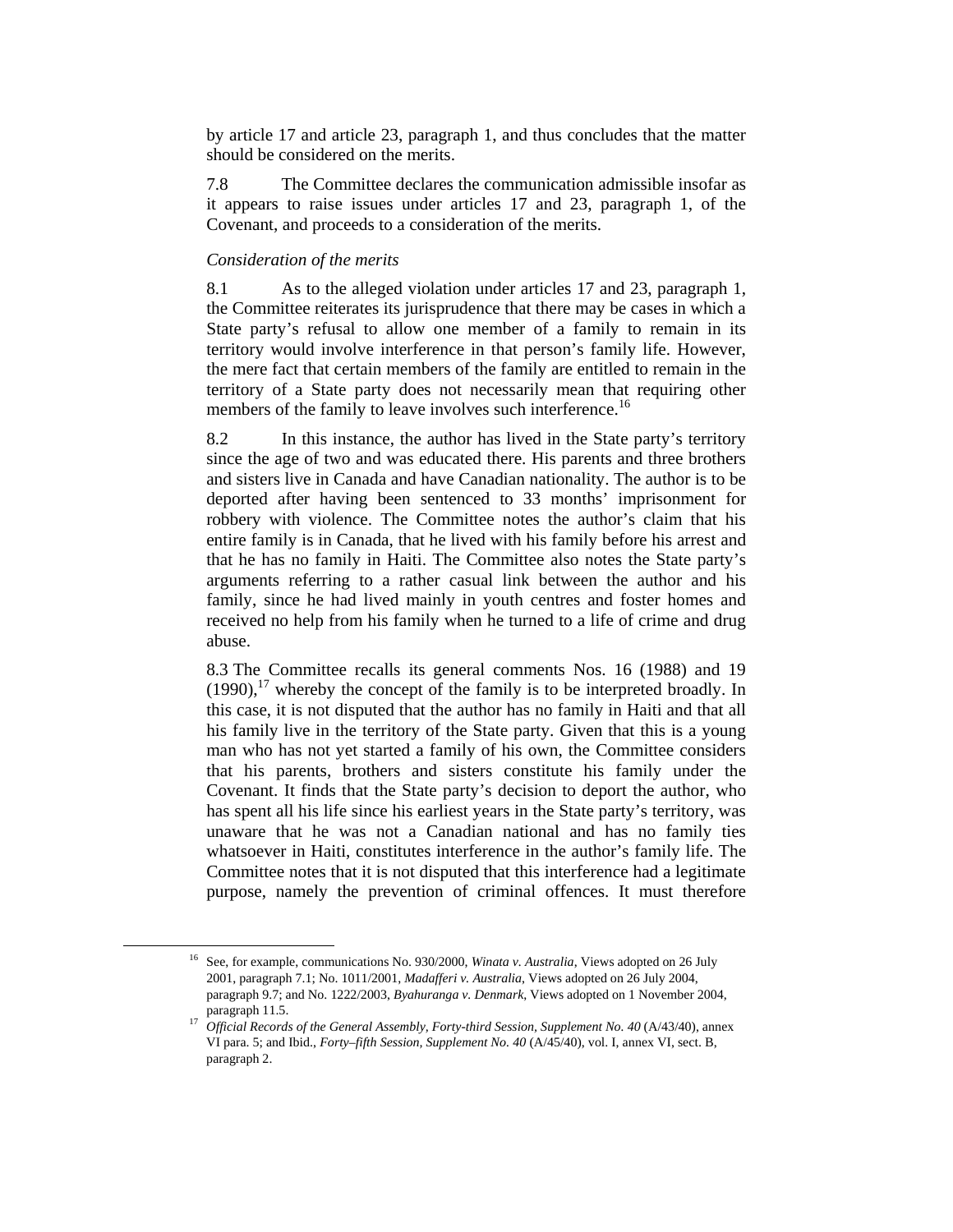determine whether this interference was arbitrary and a violation of articles 17 and 23, paragraph 1, of the Covenant.

8.4 The Committee notes that the author considered himself to be a Canadian citizen and it was only on his arrest that he discovered that he did not have Canadian nationality. He has lived all his conscious life in the territory of the State party and all his close relatives and his girlfriend live there, and he has no ties to his country of origin and no family there. The Committee also notes that the author has only a single previous conviction, incurred just after he turned 18. The Committee finds that the interference, with drastic effects for the author given his very close ties to Canada and the fact that he appears to have no link with Haiti other than his nationality, is disproportionate to the legitimate aims pursued by the State party. The author's deportation therefore constitutes a violation by the State party of articles 17 and 23, paragraph 1, of the Covenant.

9. The Human Rights Committee, acting under article 5, paragraph 4, of the Optional Protocol to the International Covenant on Civil and Political Rights, is of the view that the information before it discloses a violation of articles 17 and 23, paragraph 1, of the Covenant.

10. In accordance with article 2, paragraph 3 (a), of the Covenant, the State party is under an obligation to provide the author with an effective remedy, including by refraining from deporting him to Haiti. The State party is also under an obligation to prevent similar violations in the future.

11. Bearing in mind that, by becoming a party to the Optional Protocol, the State party has recognized the competence of the Committee to determine whether there has been a violation of the Covenant or not, and that, pursuant to article 2 of the Covenant, the State party has undertaken to ensure to all individuals within its territory or subject to its jurisdiction the rights recognized in the Covenant, the Committee wishes to receive from the State party, within 180 days, information about the measures taken to give effect to the Committee's views.

[Adopted in English, French and Spanish, the French text being the original version. Subsequently to be issued also in Arabic, Chinese and Russian as part of the present report.]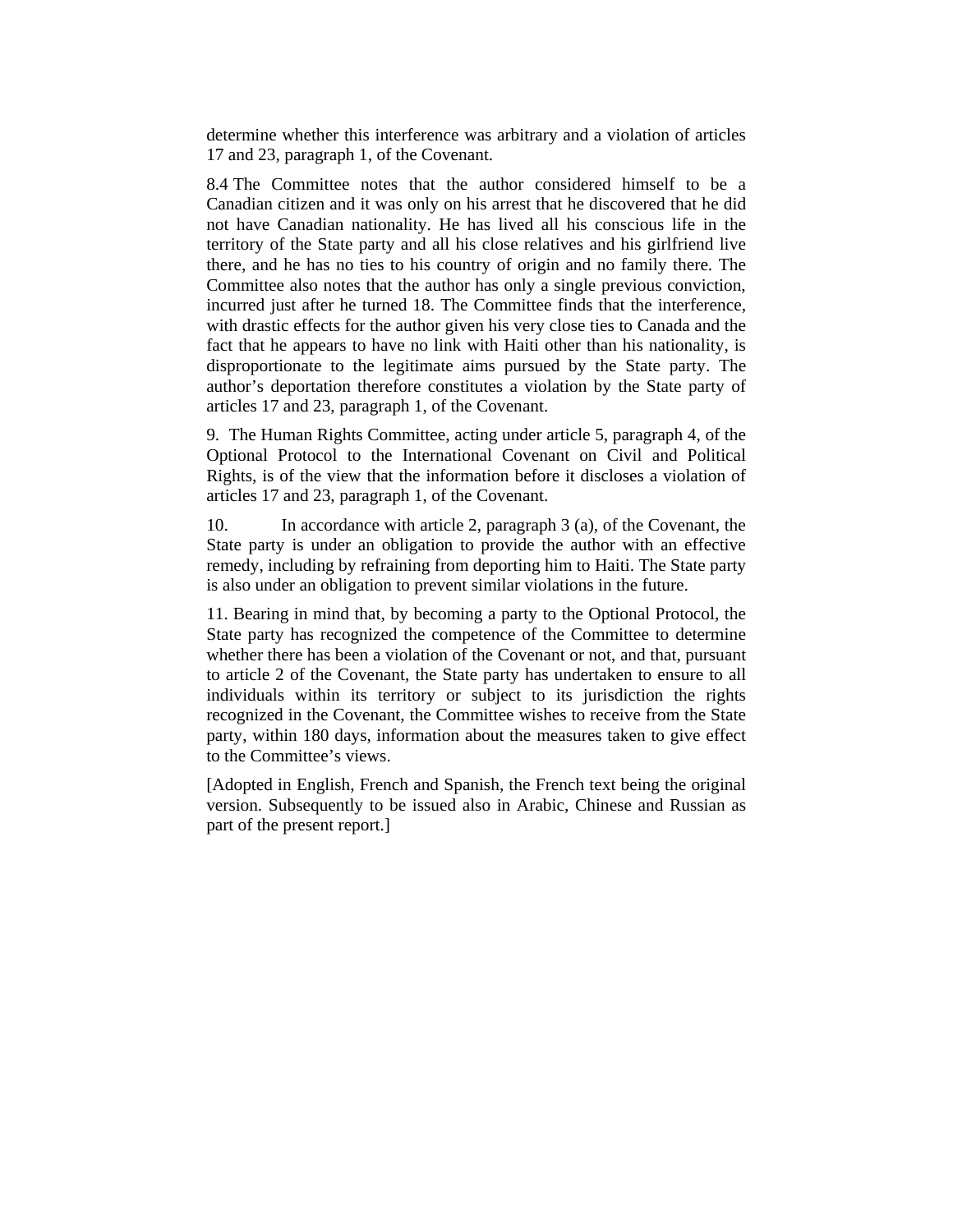# **Appendix**

# **Individual opinion of Committee Member Mr. Krister Thelin (dissenting)**

 The majority has found a violation of articles 17 and 23, paragraph 1, of the Covenant.

I respectfully disagree.

 The author, born 1987, is a citizen of Haiti. He has been sentenced to 33 month's imprisonment for robbery with violence in Canada and has for this reason been subject to a lawful decision of deportation to Haiti by the Canadian authorities.

 While the author's wish to avoid being expelled to his country of citizenship, where he has no family and the general conditions are less favourable than in Canada, is understandable, the issue before the Committee is whether an execution of the legitimate deportation order would be a disproportionate interference with the author's family life. Considering that he lacks family of his own in Canada, although his parents, brothers and sisters are there, and the seriousness of the crimes for which he has been convicted, an expulsion to Haiti would in my view not amount to a violation of articles 17 and 23, paragraph 1, of the Covenant.

# (*Signed*) Mr. Krister **Thelin**

[Done in French, English and Spanish, the English text being the original version. Subsequently to be issued also in Arabic, Chinese and Russian as part of the present report.]

# **Individual opinion of Committee member Ms. Ruth Wedgwood (dissenting)**

 Even in a globalized world, the regulation of immigration is a matter of importance to nation States. It includes not only the right to set conditions for obtaining citizenship, but also for longterm residence. The Committee has never purported to suggest that the Covenant contains a detailed code for how States can regulate both matters. In a limited number of cases, however, the Committee has found that articles 17 and 23 set some outer boundary, in particular, where the deportation of a non-citizen parent would leave a citizen child without full parental care.<sup>18</sup> In

 <sup>18</sup> See communications No. 930/200, *Winata v. Australia*, Views adopted on 29 July 2001 (deportation of authors would deprive 13-year-old juvenile of parental care); No. 1222/2003, *Byahuranga v. Denmark*, Views adopted on 1 November 2004 (deportation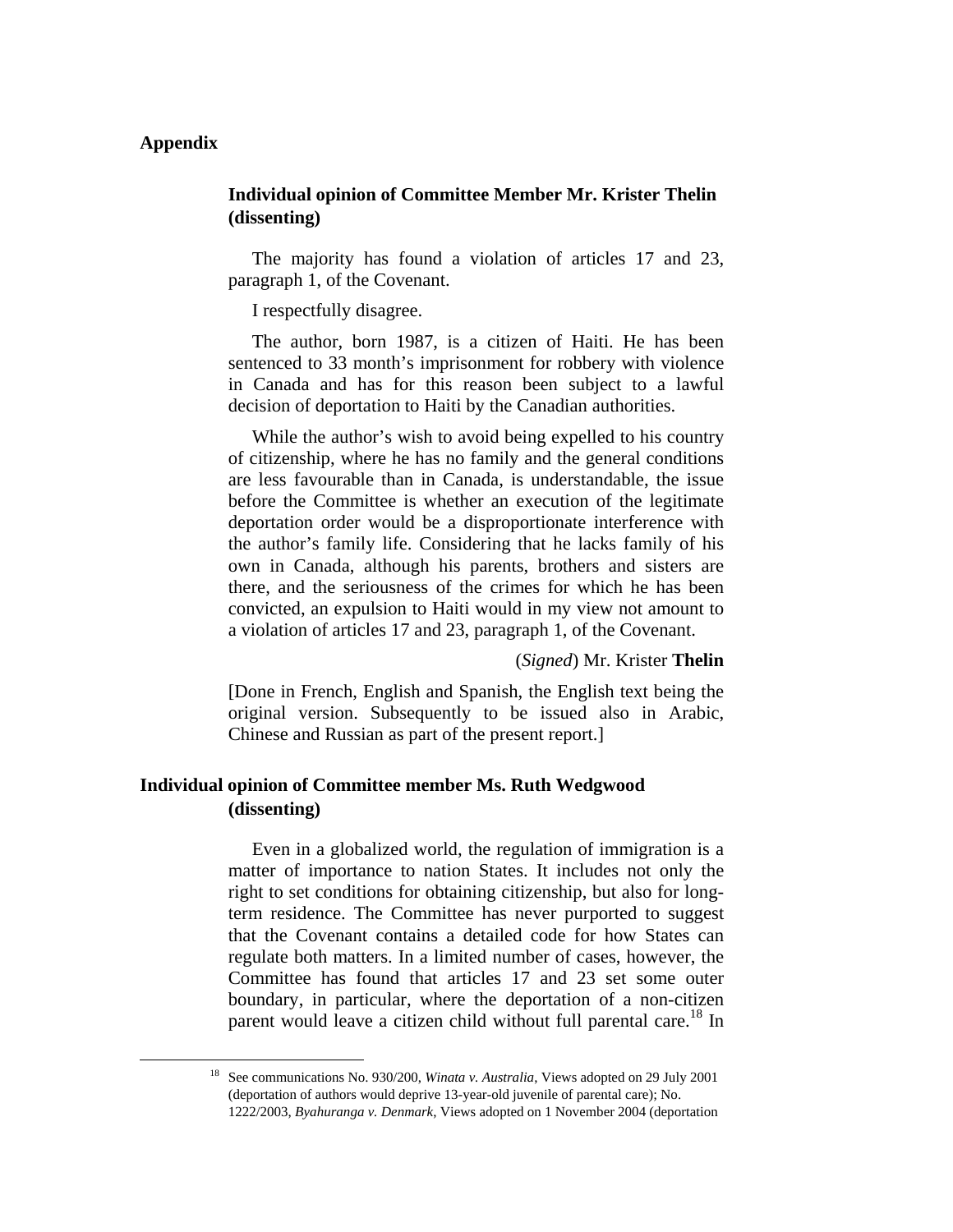the *Sahid v. New Zealand* case, the Committee set out the test that limiting a State's enforcement of its immigration law on grounds of a right to family life would require the demonstration of "extraordinary circumstances".

 In the current case, the Committee has not applied this jurisprudence with consistency. The author in the instant case did not plead article 17 of the Covenant in his communication to the Committee, even though he was assisted by legal counsel. But even within the standards of article 17 combined with article 23, it is hard to see how any violation can be well-founded.

 At the age of 18, the author was convicted and sentenced to jail for a term of four years for a serious crime of violence, namely, "robbery with violence or threatened violence against seven individuals, one of whom sustained serious injuries".<sup>19</sup> He is now 22 years old. He is not married and has no child, though he avers to have had a "stable relationship with his girlfriend" since  $2001^{20}$ 

 The Committee does not suggest any ground for barring the author's deportation from Canada, upon his release from jail, except the claimed right to family life under the Covenant.<sup>21</sup> Yet the author's distance from his family is the only reason given in the record to explain why, unlike his siblings, the author did not become a naturalized citizen. He states that "his parents had never completed the process of obtaining citizenship in his case".<sup>22</sup> Prior to committing the violent robbery, he "lived for the most part in youth centres and foster homes from the age of 13" and "received no help from his family when he turned to a life of crime and drug use". $^{23}$ 

 Any person of humane feeling would wish that the author's life had a better outcome. But the State party also has a legitimate right to consider a pattern of criminal behavior in refusing to permit continued residency by a non-citizen. Canada initiated deportation proceedings against the author under article 36(1) (a) of the Immigration and Refugee Protection Act, which mandates that a permanent resident or foreign national becomes

of husband would deprive citizen wife and four minor children of his support); and No. 1011/2001, *Madafferi v. Australia*, Views adopted on 26 July 2004 (deportation of husband would de facto compel citizen wife and four minor children also to leave). Compare with communication No. 893/1999, *Sahid v. New Zealand*, Views adopted on 28 March 2003(no violation in deportation of non-citizen maternal grandfather, where children still cared for by citizen parents).<br><sup>19</sup> See Views of the Committee (above), paragraph 4.3.<br><sup>20</sup> Ibid., paras. 3.3 and 4.7.

<sup>21</sup> Ibid., para. 8.3.

<sup>22</sup> Ibid., para. 2.1.

 $23$  Ibid., para. 6.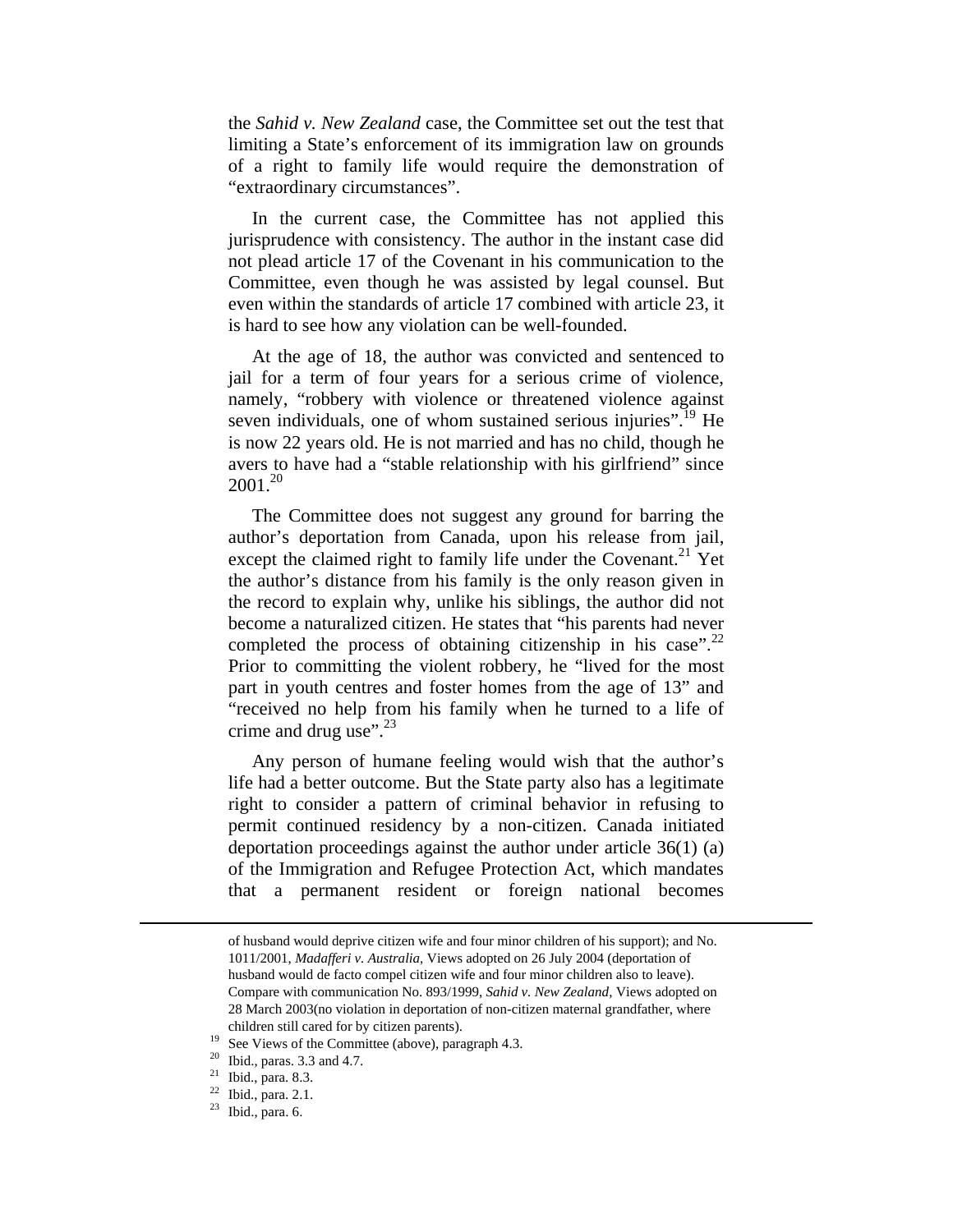inadmissible "on grounds of serious criminality" for conviction of an offense where a "term of imprisonment of more than six months has been imposed".

 The jurisprudence of the European Court of Human Rights, including its dissenting opinions, at times seems to be a source of inspiration to the Committee – albeit those cases arise under a different convention and have no direct authority in our construction of the Covenant. One might also wish that the travaux preparatoire of the Covenant — including the deliberations and negotiations of its drafters — were as readily available and as often consulted.

 But regardless, it is interesting to note that just as the Human Rights Committee has limited the reach of articles 17 and 23, so too, the European Court of Human Rights has deferred to State decisions on residence and naturalization in the face of serious criminal conduct by a resident.

 One may note the pertinent case of *Bouchelkia v. France*. 24 There, the non-citizen applicant was convicted for the crime of "aggravated rape" as a minor and was deported to Algeria. He returned to France to reunite with his companion, had a child, and married. Because of the situation in Algeria, his wife and child could not accompany him to Algeria. In addition, he had a "particularly close" relationship with his mother "even during his imprisonment". Nonetheless, the European Court concluded that in light of the "seriousness and gravity" of his prior crime, there was no basis to interfere with the State's decision to deport him for a second time. The Court concluded that "[t]he authorities could legitimately consider that the applicant's [initial] deportation was ... necessary for the prevention of disorder and crime" and that the balance had not changed. $^{25}$ 

 Judge Elizabeth Palm, later to join the Human Rights Committee as our colleague, dissented in the *Bouchelkia case* and concluded that "As a rule, second-generation migrants ought to be treated in the same way as nationals. Only in exceptional circumstances should a deportation of these non-nationals be accepted." Despite profound respect for Judge Palm's learning and experience, this minority view of the European Court of Human Rights has not been the rule of the Human Rights Committee under the Covenant.

 So, too, in the case of *Boujlifa v. France*, No. 122/1996/741/1940 (21 October 1997), the European Court of

 <sup>24</sup> Council of Europe, European Court of Human Rights, *Reports of Judgments and Decisions, 1997*, *Bouchelkia v. France*, 29 January 1997, No. 112/1995/618/708. 25 Ibid., paras. 51–53.